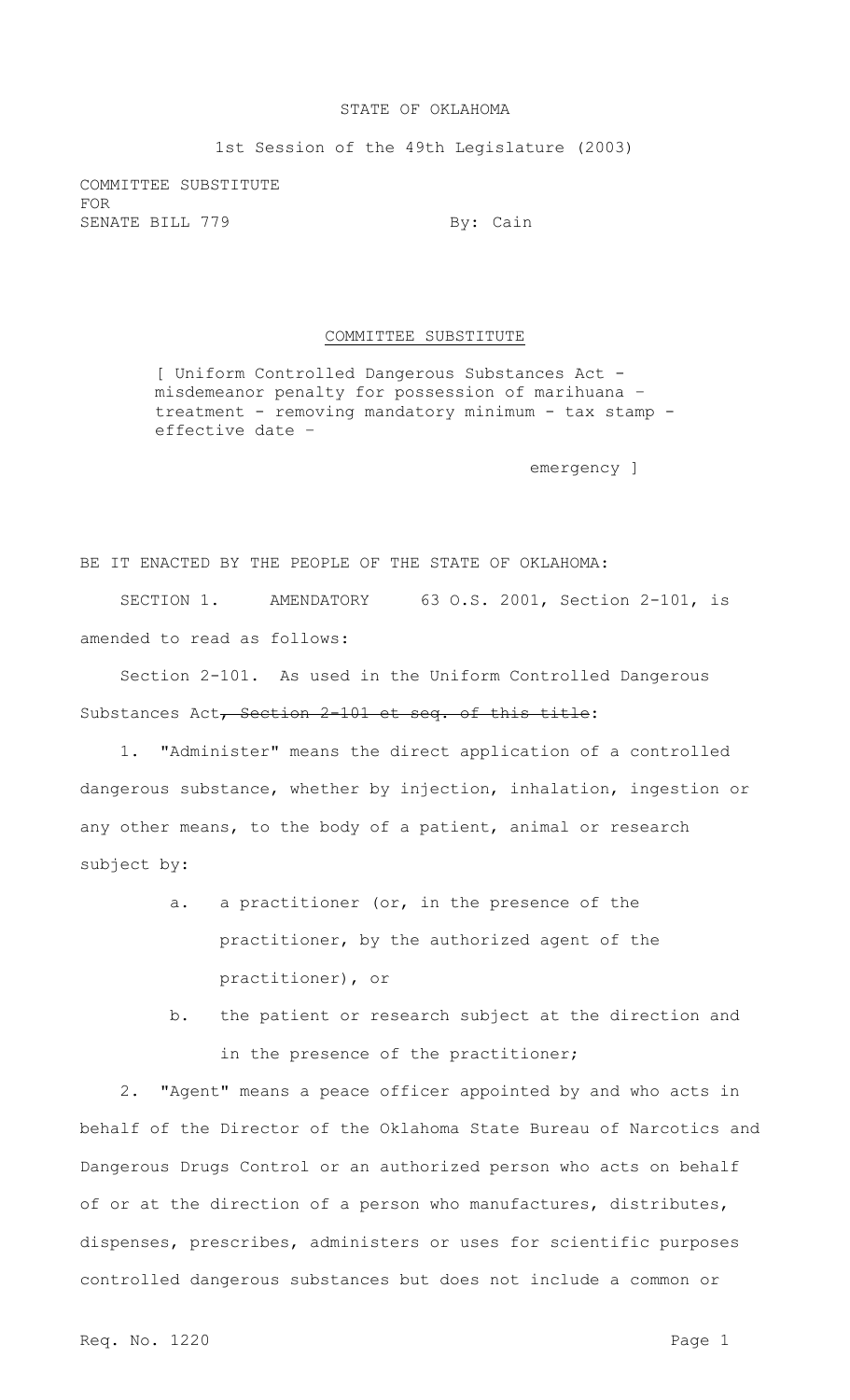contract carrier, public warehouser or employee thereof, or a person required to register under the Uniform Controlled Dangerous Substances Act;

3. "Board" means the Advisory Board to the Director of the Oklahoma State Bureau of Narcotics and Dangerous Drugs Control;

4. "Bureau" means the Oklahoma State Bureau of Narcotics and Dangerous Drugs Control;

5. "Coca leaves" includes cocaine and any compound, manufacture, salt, derivative, mixture or preparation of coca leaves, except derivatives of coca leaves which do not contain cocaine or ecgonine;

6. "Commissioner" or "Director" means the Director of the Oklahoma State Bureau of Narcotics and Dangerous Drugs Control;

7. "Control" means to add, remove or change the placement of a drug, substance or immediate precursor under the Uniform Controlled Dangerous Substances Act;

8. "Controlled dangerous substance" means a drug, substance or immediate precursor in Schedules I through V of the Uniform Controlled Dangerous Substances Act, Section 2-101 et seq. of this title;

9. "Counterfeit substance" means a controlled substance which, or the container or labeling of which without authorization, bears the trademark, trade name or other identifying marks, imprint, number or device or any likeness thereof of a manufacturer, distributor or dispenser other than the person who in fact manufactured, distributed or dispensed the substance;

10. "Deliver" or "delivery" means the actual, constructive or attempted transfer from one person to another of a controlled dangerous substance, whether or not there is an agency relationship;

11. "Dispense" means to deliver a controlled dangerous substance to an ultimate user or human research subject by or pursuant to the lawful order of a practitioner, including the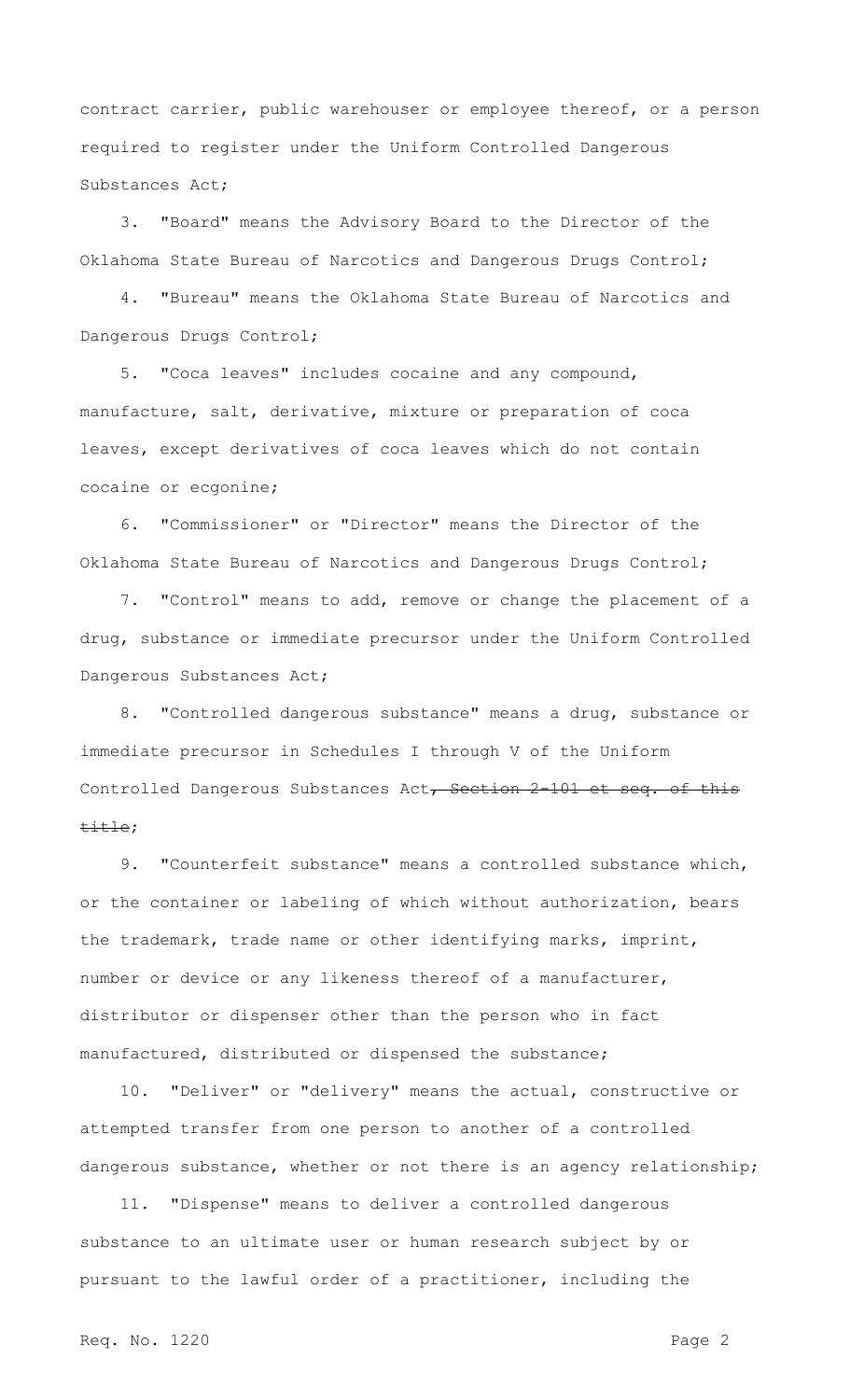prescribing, administering, packaging, labeling or compounding necessary to prepare the substance for such distribution. "Dispenser" is a practitioner who delivers a controlled dangerous substance to an ultimate user or human research subject;

12. "Distribute" means to deliver other than by administering or dispensing a controlled dangerous substance;

13. "Distributor" means a commercial entity engaged in the distribution or reverse distribution of narcotics and dangerous drugs and who complies with all regulations promulgated by the federal Drug Enforcement Administration and the Oklahoma State Bureau of Narcotics and Dangerous Drugs Control;

14. "Drug" means articles:

- a. recognized in the official United States Pharmacopoeia, official Homeopathic Pharmacopoeia of the United States, or official National Formulary, or any supplement to any of them,
- b. intended for use in the diagnosis, cure, mitigation, treatment or prevention of disease in man or other animals,
- c. other than food, intended to affect the structure or any function of the body of man or other animals, and
- d. intended for use as a component of any article specified in this paragraph;

provided, however, the term "drug" does not include devices or their components, parts or accessories;

15. "Drug-dependent person" means a person who is using a controlled dangerous substance and who is in a state of psychic or physical dependence, or both, arising from use of a controlled substance by administration, dispensing or the illegal distribution of that a controlled dangerous substance on a continuous basis. Drug dependence is characterized by behavioral and other responses which include a strong compulsion to take the substance on a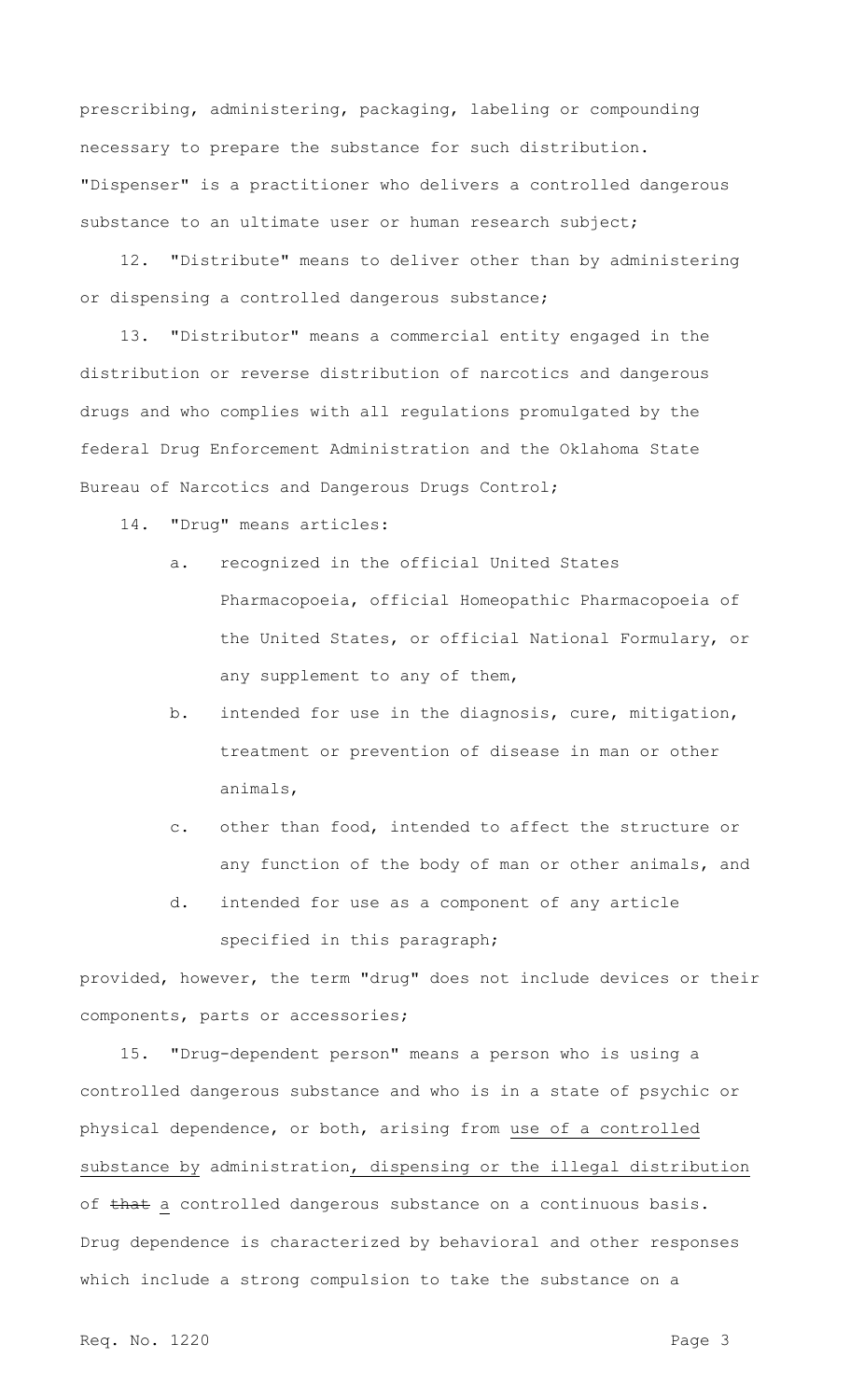continuous basis in order to experience its psychic effects, or to avoid the discomfort of its absence;

16. "Home care agency" means any sole proprietorship, partnership, association, corporation, or other organization which administers, offers, or provides home care services, for a fee or pursuant to a contract for such services, to clients in their place of residence;

17. "Home care services" means skilled or personal care services provided to clients in their place of residence for a fee;

18. "Hospice" means a centrally administered, nonprofit or profit, medically directed, nurse-coordinated program which provides a continuum of home and inpatient care for the terminally ill patient and the patient's family. Such term shall also include a centrally administered, nonprofit or profit, medically directed, nurse-coordinated program if such program is licensed pursuant to the provisions of this act. A hospice program offers palliative and supportive care to meet the special needs arising out of the physical, emotional and spiritual stresses which are experienced during the final stages of illness and during dying and bereavement. This care is available twenty-four (24) hours a day, seven (7) days a week, and is provided on the basis of need, regardless of ability to pay. "Class A" Hospice refers to Medicare certified hospices. "Class B" refers to all other providers of hospice services;

19. "Imitation controlled substance" means a substance that is not a controlled dangerous substance, which by dosage unit appearance, color, shape, size, markings or by representations made, would lead a reasonable person to believe that the substance is a controlled dangerous substance. In the event the appearance of the dosage unit is not reasonably sufficient to establish that the substance is an "imitation controlled substance", the court or authority concerned should consider, in addition to all other factors, the following factors as related to "representations made"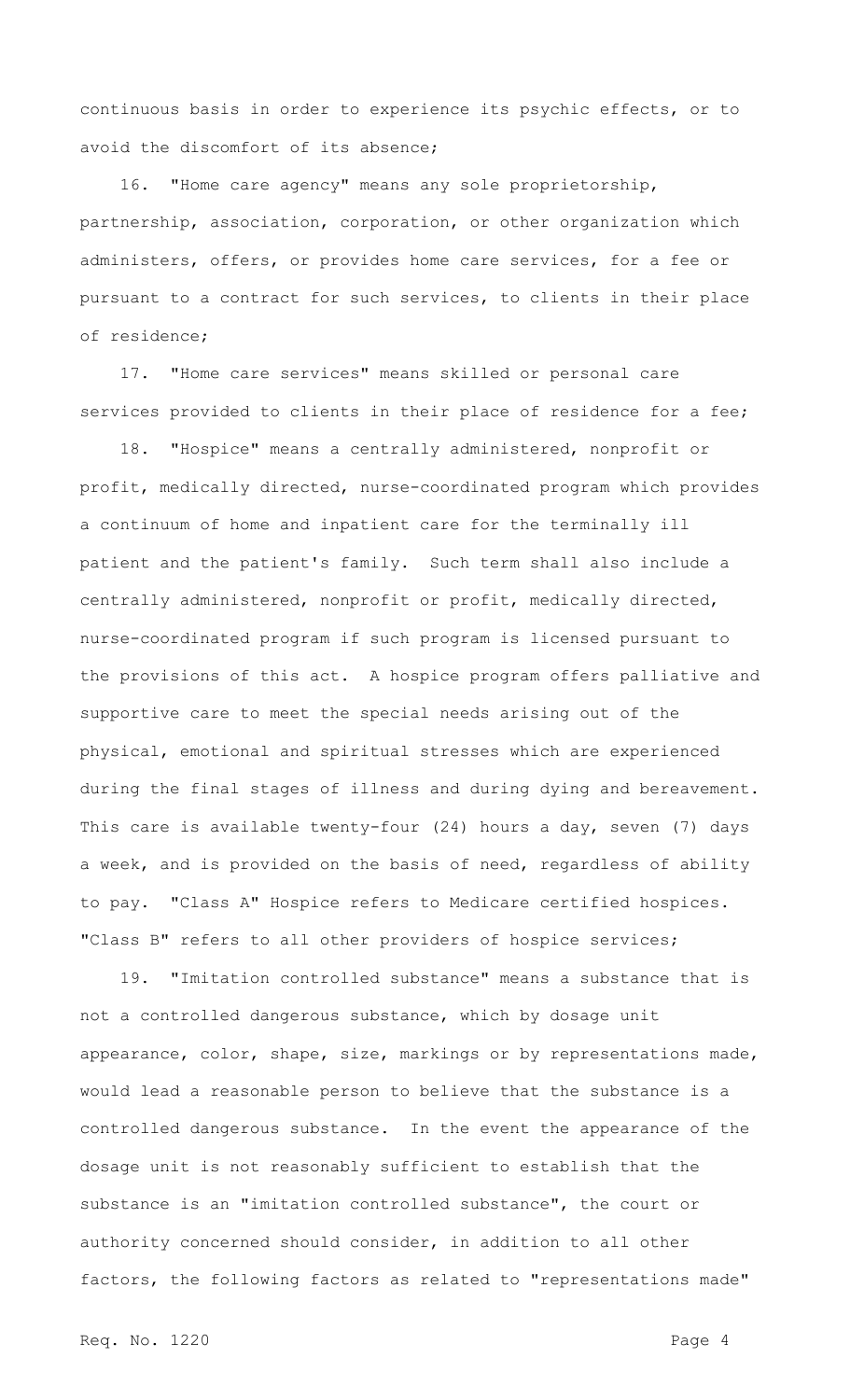in determining whether the substance is an "imitation controlled substance":

- a. statements made by an owner or by any other person in control of the substance concerning the nature of the substance, or its use or effect,
- b. statements made to the recipient that the substance may be resold for inordinate profit,
- c. whether the substance is packaged in a manner normally used for illicit controlled substances,
- d. evasive tactics or actions utilized by the owner or person in control of the substance to avoid detection by law enforcement authorities,
- e. prior convictions, if any, of an owner, or any other person in control of the object, under state or federal law related to controlled substances or fraud, and
- f. the proximity of the substances to controlled dangerous substances;

20. "Immediate precursor" means a substance which the Director has found to be and by regulation designates as being the principal compound commonly used or produced primarily for use, and which is an immediate chemical intermediary used, or likely to be used, in the manufacture of a controlled dangerous substance, the control of which is necessary to prevent, curtail or limit such manufacture;

21. "Laboratory" means a laboratory approved by the Director as proper to be entrusted with the custody of controlled dangerous substances and the use of controlled dangerous substances for scientific and medical purposes and for purposes of instruction;

22. "Manufacture" means the production, preparation, propagation, compounding or processing of a controlled dangerous substance, either directly or indirectly by extraction from substances of natural or synthetic origin, or independently by means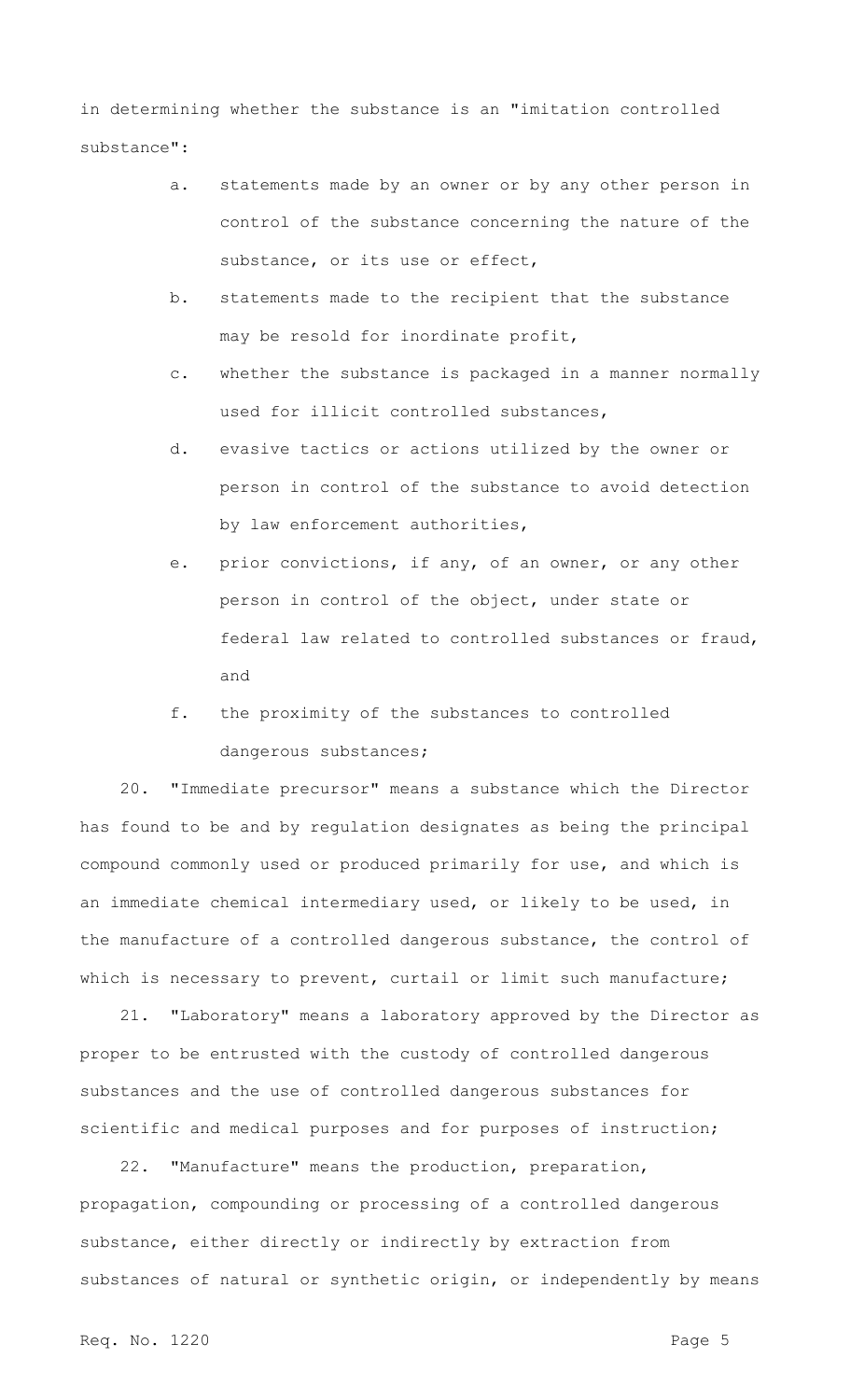of chemical synthesis or by a combination of extraction and chemical synthesis. "Manufacturer" includes any person who manufactures a controlled substance or who packages, repackages or labels any container of any controlled dangerous substance with intent to distribute such controlled substance to an ultimate user, except practitioners who administer, dispense or compound prescription orders for delivery to the ultimate consumer user;

23. "Marihuana" means all parts of the plant Cannabis sativa L., whether growing or not; the seeds thereof; the resin extracted from any part of such plant; and every compound, manufacture, salt, derivative, mixture or preparation of such plant, its seeds or resin, but shall not include the mature stalks of such plant, fiber produced from such stalks, oil or cake made from the seeds of such plant, any other compound, manufacture, salt, derivative, mixture or preparation of such mature stalks (except the resin extracted therefrom), fiber, oil or cake, or the sterilized seed of such plant which is incapable of germination;

24. "Medical purpose" means an intention to utilize a controlled dangerous substance for physical or mental treatment, for diagnosis, or for the prevention of a disease condition not in violation of any state or federal law and not for the purpose of satisfying physiological or psychological dependence or other abuse;

25. "Mid-level practitioner" means an advanced practice nurse as defined and within parameters specified in Section 567.3a of Title 59 of the Oklahoma Statutes, or a certified animal euthanasia technician as defined in Section 698.2 of Title 59 of the Oklahoma Statutes;

26. "Narcotic drug" means any of the following, whether produced directly or indirectly by extraction from substances of vegetable origin, or independently by means of chemical synthesis, or by a combination of extraction and chemical synthesis:

a. opium, coca leaves and opiates,

Req. No. 1220 Page 6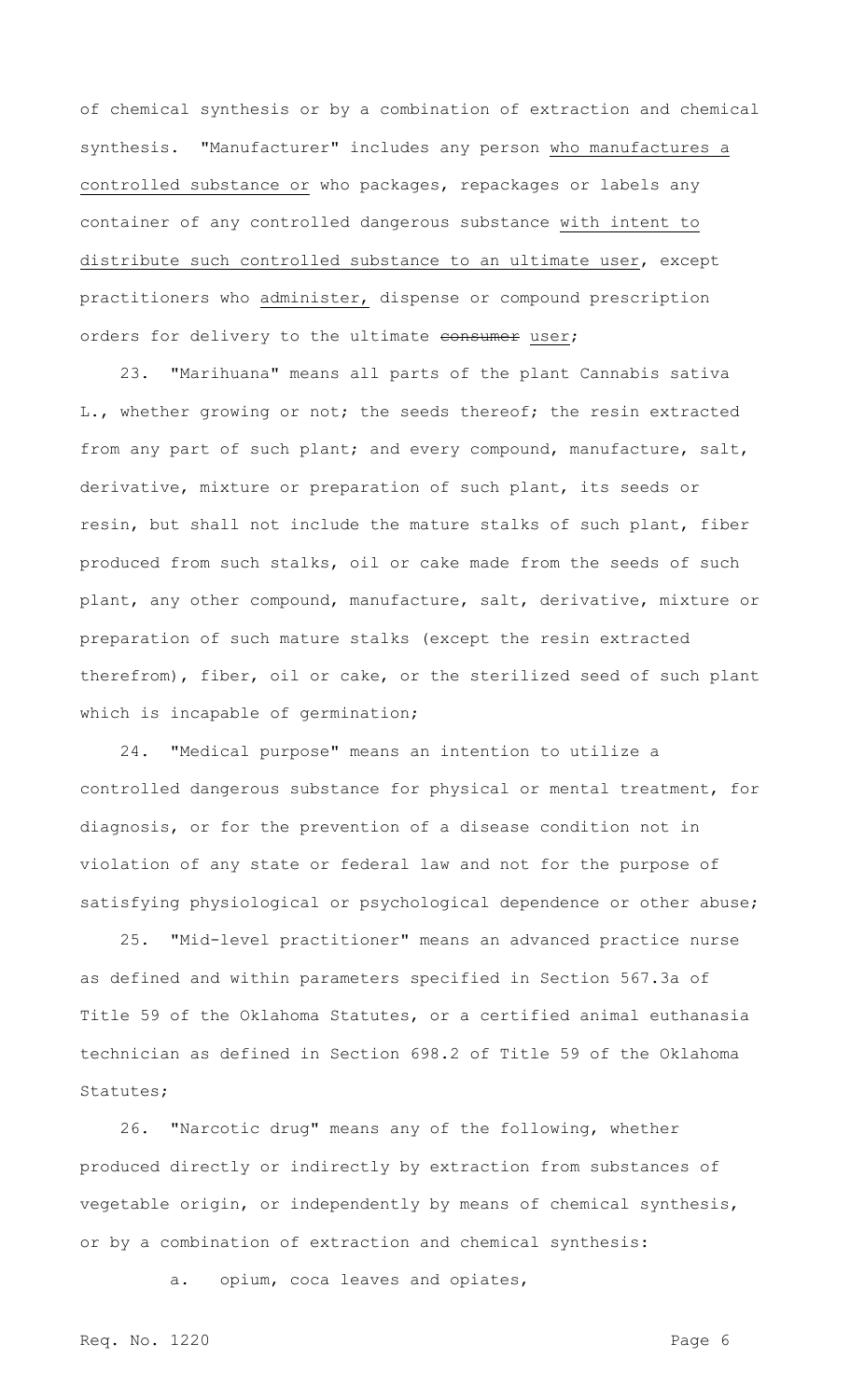- b. a compound, manufacture, salt, derivative or preparation of opium, coca leaves or opiates,
- c. cocaine, its salts, optical and geometric isomers, and salts of isomers,
- d. ecgonine, its derivatives, their salts, isomers and salts of isomers, and
- e. a substance, and any compound, manufacture, salt, derivative or preparation thereof, which is chemically identical with any of the substances referred to in subparagraphs a through d of this paragraph, except that the words "narcotic drug" as used in Section 2- 101 et seq. of this title shall not include decocainized coca leaves or extracts of coca leaves, which extracts do not contain cocaine or ecgonine;

27. "Opiate" means any substance having an addiction-forming or addiction-sustaining liability similar to morphine or being capable of conversion into a drug having such addiction-forming or addiction-sustaining liability. It does not include, unless specifically designated as controlled under the Uniform Controlled Dangerous Substances Act, the dextrorotatory isomer of 3-methoxy-nmethyl-morphinan and its salts (dextromethorphan). It does include its racemic and levorotatory forms;

28. "Opium poppy" means the plant of the species Papaver somniferum L., except the seeds thereof;

29. "Peace officer" means a police officer, sheriff, deputy sheriff, district attorney's investigator, investigator from the Office of the Attorney General, or any other person elected or appointed by law to enforce any of the criminal laws of this state or of the United States;

30. "Person" means an individual, corporation, government or governmental subdivision or agency, business trust, estate, trust, partnership or association, or any other legal entity;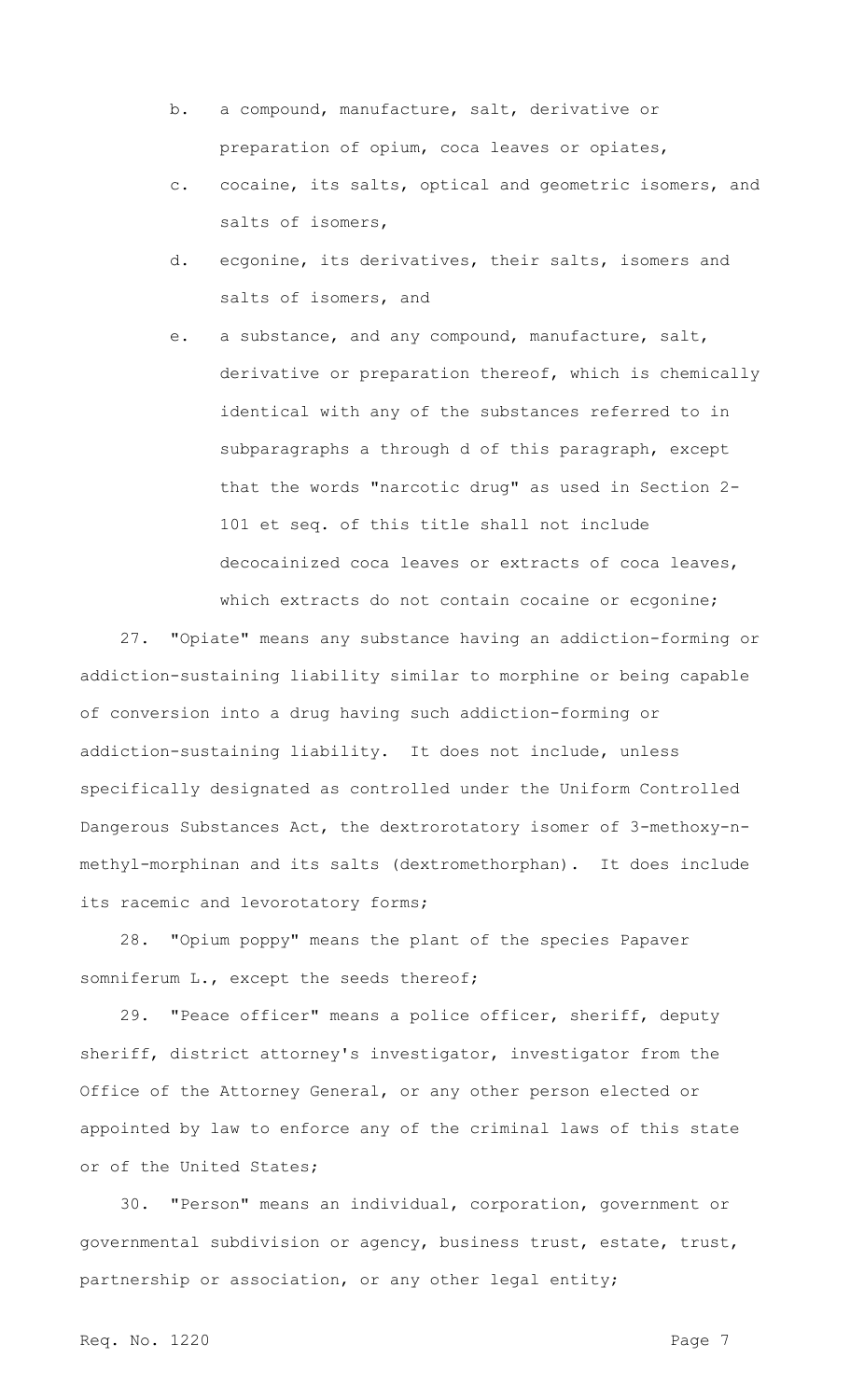31. "Poppy straw" means all parts, except the seeds, of the opium poppy, after mowing;

32. "Practitioner" means:

a. (1) a medical doctor or osteopathic physician,

- (2) a dentist,
- (3) a podiatrist,
- (4) an optometrist,
- (5) a veterinarian,
- (6) a physician assistant under the supervision of a licensed medical doctor or osteopathic physician,
- (7) a scientific investigator, or
- (8) any other person,

licensed, registered or otherwise permitted to prescribe, distribute, dispense, conduct research with respect to, use for scientific purposes or administer a controlled dangerous substance in the course of professional practice or research in this state, or

b. a pharmacy, hospital, laboratory or other institution licensed, registered or otherwise permitted to distribute, dispense, conduct research with respect to, use for scientific purposes or administer a controlled dangerous substance in the course of professional practice or research in this state;

33. "Production" includes the manufacture, planting, cultivation, growing or harvesting of a controlled dangerous substance;

34. "State" means the State of Oklahoma or any other state of the United States;

35. "Ultimate user" means a person who lawfully possesses a controlled dangerous substance for the person's own use or for the use of a member of the person's household or for administration to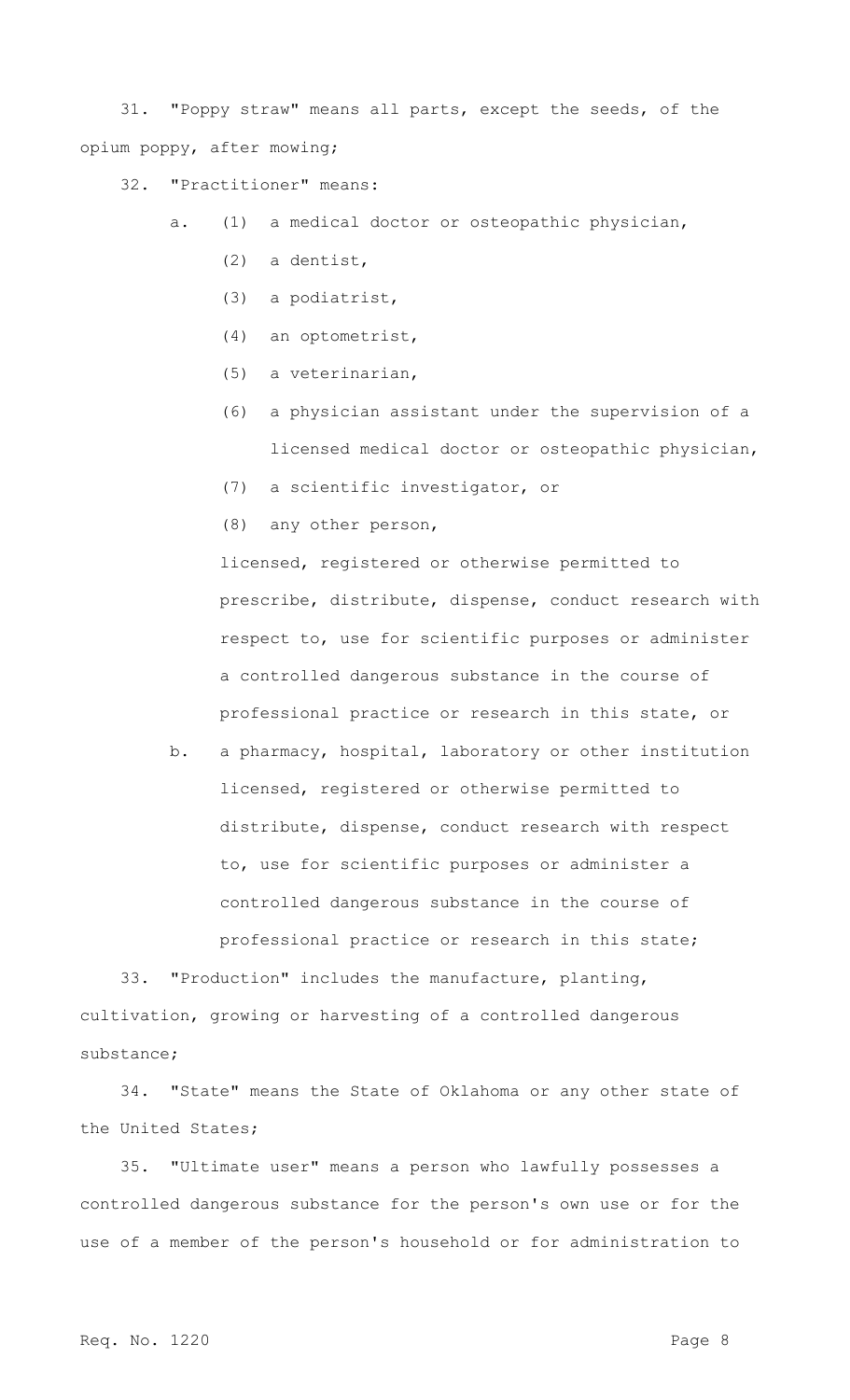an animal owned by the person or by a member of the person's household;

36. "Drug paraphernalia" means all equipment, products and materials of any kind which are used or intended for use in planting, propagating, cultivating, growing, harvesting, manufacturing, compounding, converting, producing, processing, preparing, testing, analyzing, packaging, repackaging, storing, containing, concealing, injecting, ingesting, inhaling or otherwise introducing into the human body, a controlled dangerous substance in violation of the Uniform Controlled Dangerous Substances Act including, but not limited to:

- a. kits used or intended for use in planting, propagating, cultivating, growing or harvesting of any species of plant which is a controlled dangerous substance or from which a controlled dangerous substance can be derived,
- b. kits used or intended for use in manufacturing, compounding, converting, producing, processing or preparing controlled dangerous substances,
- c. isomerization devices used or intended for use in increasing the potency of any species of plant which is a controlled dangerous substance,
- d. testing equipment used or intended for use in identifying, or in analyzing the strength, effectiveness or purity of controlled dangerous substances,
- e. scales and balances used or intended for use in weighing or measuring controlled dangerous substances,
- f. diluents and adulterants, such as quinine hydrochloride, mannitol, mannite, dextrose and lactose, used or intended for use in cutting controlled dangerous substances,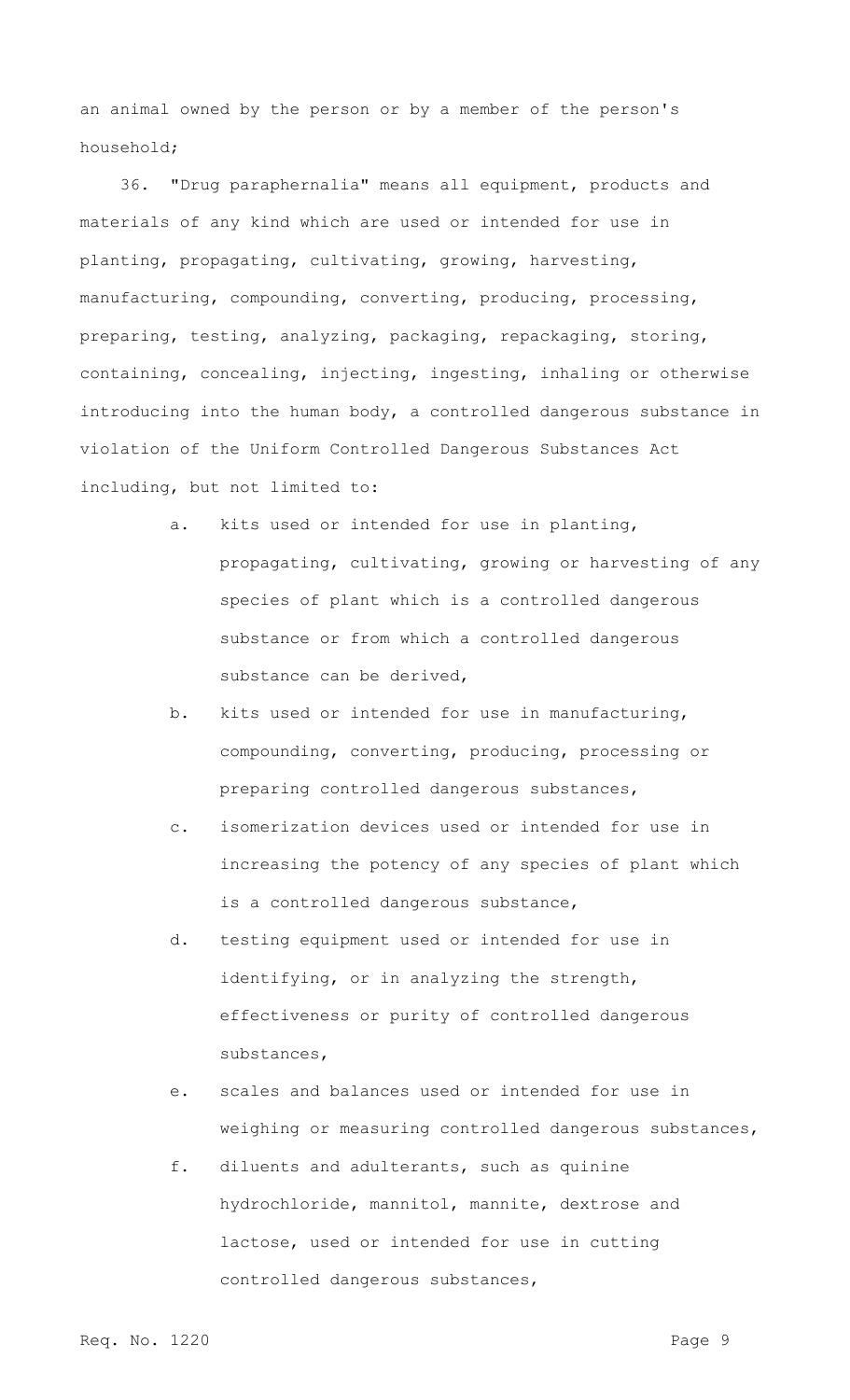- g. separation gins and sifters used or intended for use in removing twigs and seeds from, or in otherwise cleaning or refining, marihuana,
- h. blenders, bowls, containers, spoons and mixing devices used or intended for use in compounding controlled dangerous substances,
- i. capsules, balloons, envelopes and other containers used or intended for use in packaging small quantities of controlled dangerous substances,
- j. containers and other objects used or intended for use in parenterally injecting controlled dangerous substances into the human body,
- k. hypodermic syringes, needles and other objects used or intended for use in parenterally injecting controlled dangerous substances into the human body, and
- l. objects used or intended for use in ingesting, inhaling or otherwise introducing marihuana, cocaine, hashish or hashish oil into the human body, such as:
	- (1) metal, wooden, acrylic, glass, stone, plastic or ceramic pipes with or without screens, permanent screens, hashish heads or punctured metal bowls,
	- (2) water pipes,
	- (3) carburetion tubes and devices,
	- (4) smoking and carburetion masks,
	- (5) roach clips, meaning objects used to hold burning material, such as a marihuana cigarette, that has become too small or too short to be held in the hand,
	- (6) miniature cocaine spoons and cocaine vials,
	- (7) chamber pipes,
	- (8) carburetor pipes,
	- (9) electric pipes,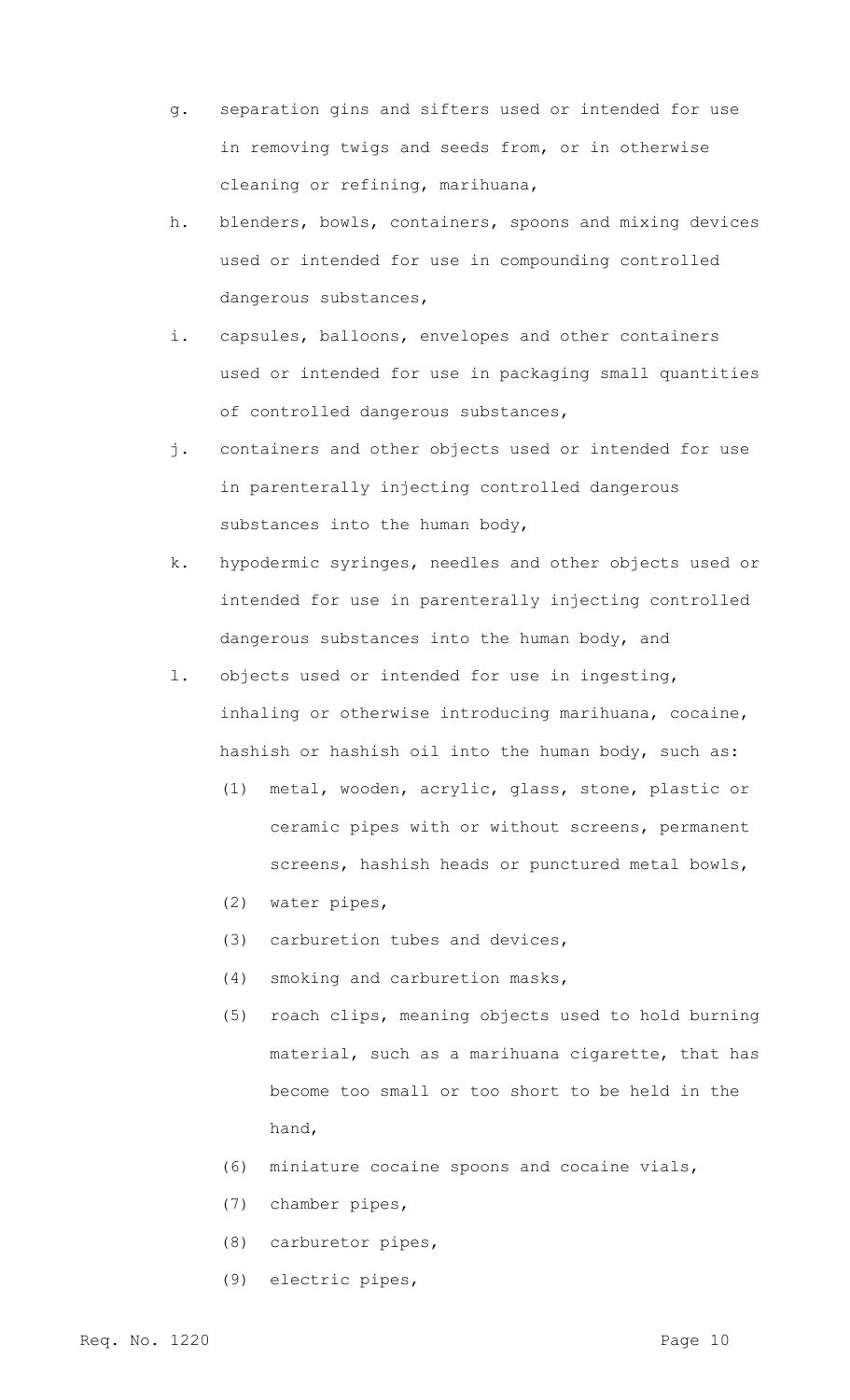- (10) air-driven pipes,
- (11) chillums,
- (12) bongs, or
- (13) ice pipes or chillers;

provided, however, the term "drug paraphernalia" shall not include separation gins intended for use in preparing tea or spice, clamps used for constructing electrical equipment, water pipes designed for ornamentation or pipes designed for smoking tobacco;

37. "Synthetic controlled substance" means a substance that is not a controlled dangerous substance, but is a substance that produces a like or similar physiological or psychological effect on the human central nervous system that currently has no accepted medical use in treatment in the United States and has a potential for abuse. The court or authority concerned with establishing that the substance is a synthetic controlled substance should consider, in addition to all other factors, the following factors as related to "representations made" in determining whether the substance is a synthetic controlled substance:

- a. statements made by an owner or by any other person in control of the substance concerning the nature of the substance, its use or effect,
- b. statements made to the recipient that the substance may be resold for an inordinate profit,
- c. prior convictions, if any, of an owner or any person in control of the substance, under state or federal law related to controlled dangerous substances, and
- d. the proximity of the substance to any controlled dangerous substance;

38. "Tetrahydrocannabinols" means all substances that have been chemically synthesized to emulate the tetrahydrocannabinols of marihuana;